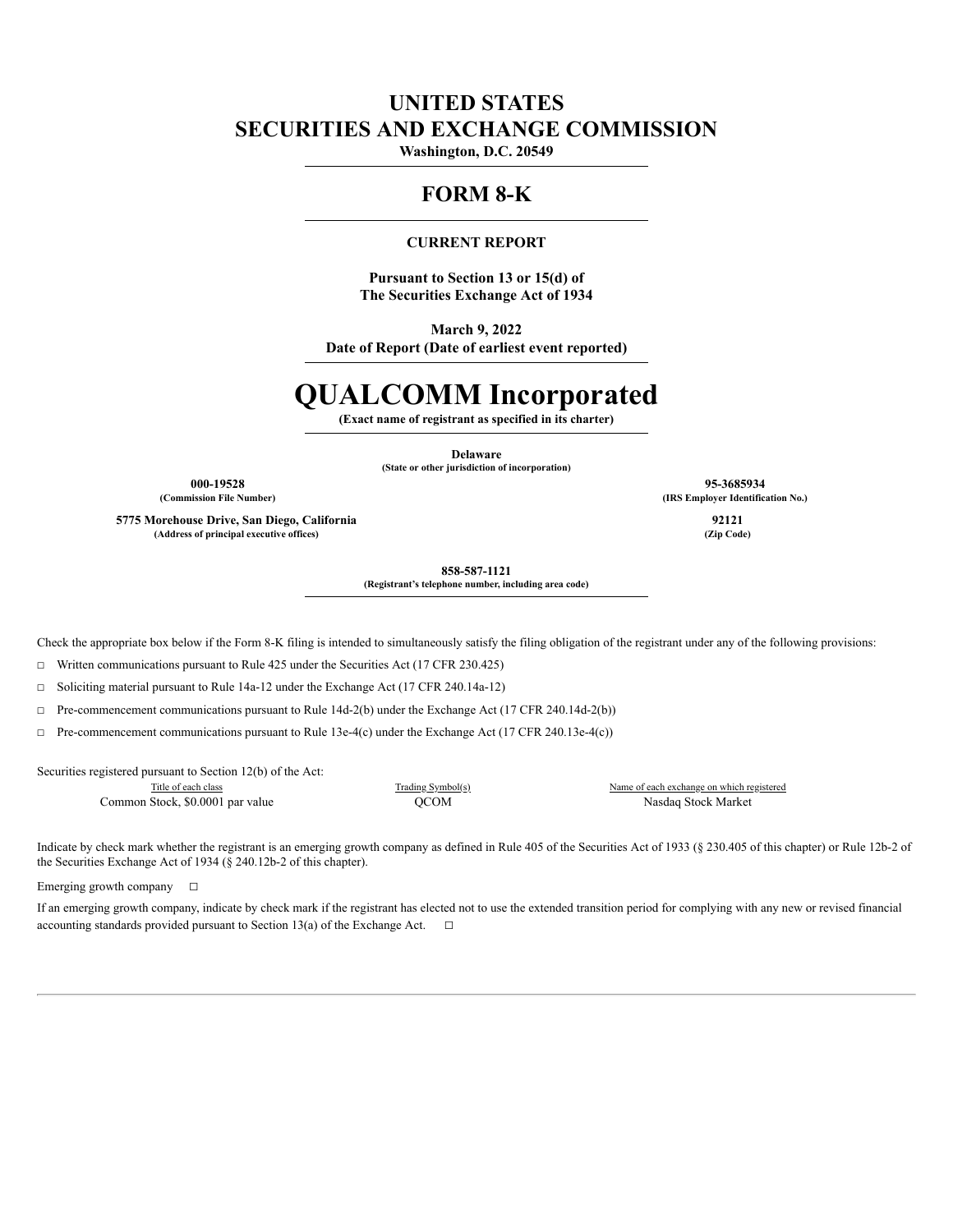#### **Item 5.07. Submission of Matters to a Vote of Security Holders.**

QUALCOMM Incorporated (the "Company") held its 2022 Annual Meeting of Stockholders on March 9, 2022 (the "Annual Meeting"). At the Annual Meeting, the Company's stockholders considered three proposals, each of which is described briefly below and in more detail in the Company's definitive proxy statement dated January 20, 2022. The final voting results for each proposal are set forth below.

#### **Proposal 1 - Election of Directors**

| <b>NOMINEE</b>         | <b>FOR</b>  | WITHHOLD     | <b>ABSTAIN</b> | <b>BROKER NON-VOTES</b> |
|------------------------|-------------|--------------|----------------|-------------------------|
| Sylvia Acevedo         | 763,333,844 | 9,976,385    | 1,267,855      | 168,043,707             |
| Cristiano R. Amon      | 771,125,055 | 2,239,129    | 1,213,900      | 168,043,707             |
| Mark Fields            | 754,054,568 | 19,143,952   | 1,379,564      | 168,043,707             |
| Jeffrey W. Henderson   | 744,334,592 | 28, 135, 173 | 2,108,319      | 168,043,707             |
| Gregory N. Johnson     | 766,314,144 | 6,853,389    | 1,410,551      | 168,043,707             |
| Ann M. Livermore       | 759,079,179 | 14,251,141   | 1,247,764      | 168,043,707             |
| Mark D. McLaughlin     | 767,002,805 | 6,091,595    | 1,483,684      | 168,043,707             |
| Jamie S. Miller        | 765,919,638 | 7,264,652    | 1,393,794      | 168,043,707             |
| Irene B. Rosenfeld     | 757,730,280 | 15,585,089   | 1,262,715      | 168,043,707             |
| Kornelis (Neil) Smit   | 767,804,384 | 5,412,177    | 1,361,523      | 168,043,707             |
| Jean-Pascal Tricoire   | 761,067,750 | 12, 125, 239 | 1,385,095      | 168,043,707             |
| Anthony J. Vinciquerra | 757,120,150 | 15,955,473   | 1,502,461      | 168,043,707             |

Each of the foregoing nominees was elected and each received affirmative votes from more than a majority of the votes cast.

### Proposal 2 - Ratification of the selection of PricewaterhouseCoopers LLP as our independent public accountants for our fiscal year ending September 25, 2022.

| <b>FOR</b>  | <b>AGAINST</b> | <b>ABSTAIN</b> | <b>BROKER NON-VOTES</b> |
|-------------|----------------|----------------|-------------------------|
| 892,679,240 | 48.448.963     | ,493,588       |                         |

The foregoing proposal required the affirmative vote of a majority of the votes cast at the Annual Meeting.

The foregoing proposal was approved.

#### **Proposal 3 – Advisory vote to approve the compensation of our named executive officers.**

| <b>FOR</b>  | <b>AGAINST</b> | <b>ABSTAIN</b> | <b>BROKER NON-VOTES</b> |
|-------------|----------------|----------------|-------------------------|
| 733,071,610 | 38,771,958     | 2,734,516      | 168,043,707             |

The foregoing proposal required the affirmative vote of a majority of the votes cast at the Annual Meeting.

The foregoing advisory vote was approved.